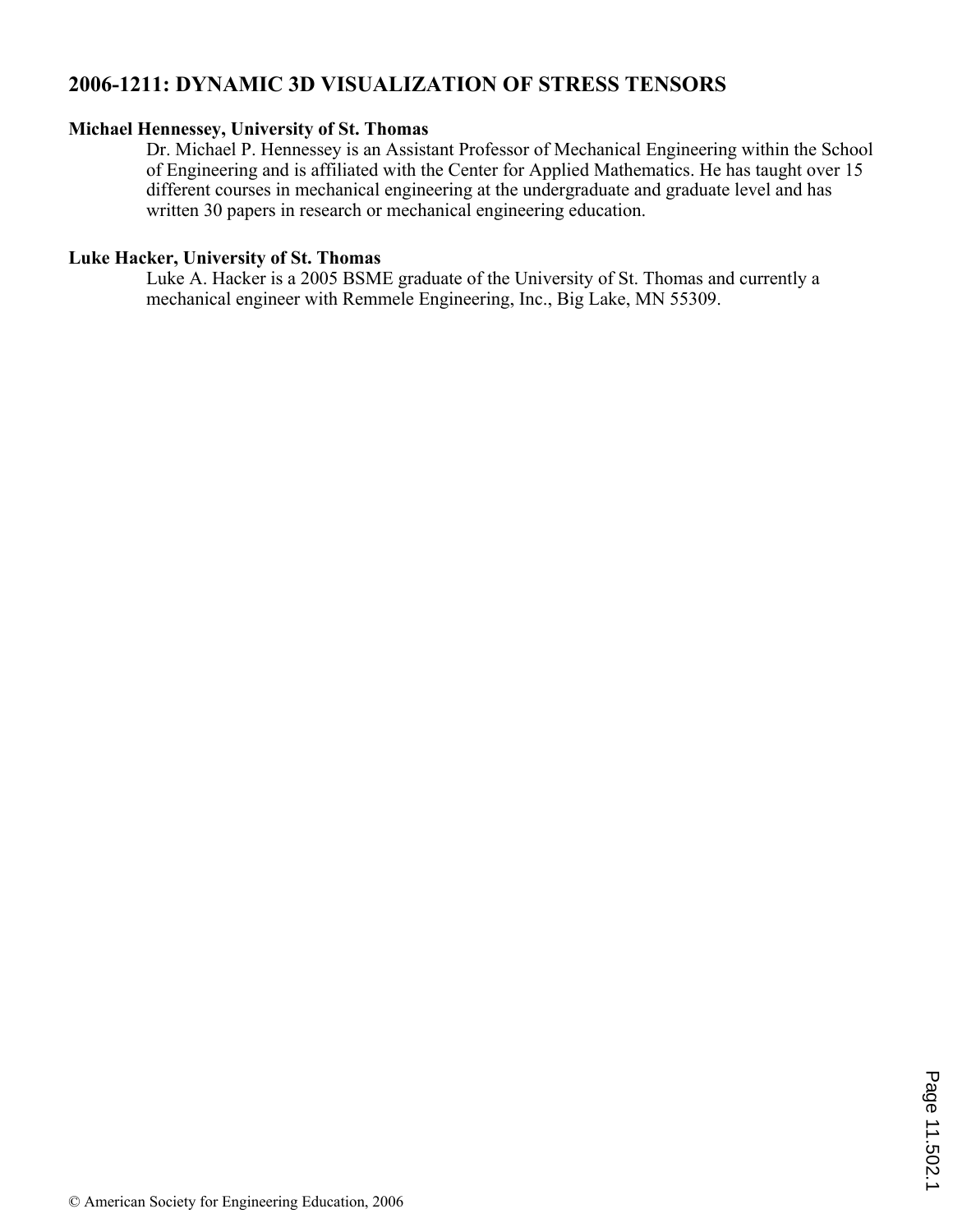## **Dynamic 3D Visualization of Stress Tensors**

#### **Abstract**

Sophomore and junior engineering students in majors such as mechanical, aerospace, civil, and materials engineering learn about the concept of the "state-of-stress" at a point within an object. Many engineering students have some difficulty in thoroughly grasping this concept, especially the more mathematical and visual aspects. To date, the best method we have for visualizing the state-of-stress has been to use Mohr's circle(s), named after the famous  $19<sup>th</sup>$  century German civil engineer, Christian Otto Mohr. Mohr's circle applies to the case where rotations of a differential cube about a principal direction (only) are considered. While the discovery of Mohr's circle was a brilliant accomplishment, it is somewhat non-intuitive to many students and it can take quite a bit of practice until the student has mastered the technique. Even when the student finally does grasp the concept, they may not necessarily have a complete picture of the state-of-stress at a point because Mohr's circle only applies to rotations of a differential cube about a principal direction. In that sense it is a 2D method. Of course, in general one would be interested in viewing the stresses associated with all possible 3D orientations of the differential cube. In addition, while in recent years several education researchers have developed custom software to permit dynamic visualization of the state-of-stress as the differential cube rotates, visualization is typically static. What is needed is a true 3D dynamic visualization tool that permits one to visualize an arbitrary state-of-stress from the perspective of continuously varying and arbitrary 3D differential cube orientations, parameterized by a time varying rotation matrix, such as that driven by an Euler matrix with 3 time varying angles.

The objective of this educational research project is to: (1) develop the mathematics that permit one to arbitrarily change the orientation of a differential cube and determine the stresses in the new coordinate system (i.e. 3D tensor change of bases), (2) create a corresponding computeraided-engineering (CAE) software tool using primarily MATLAB<sup>®</sup> and SolidWorks<sup>®</sup>, (3) generate useful simulations using MATLAB<sup>®</sup> and corresponding animations using SolidWorks<sup>®</sup>, and (4) attempt to determine their educational value with "mechanics" students. The animations in particular can be used within the engineering curriculum, specifically within the *Mechanics of Materials* and *Machine Design & Synthesis* courses where the 3D state-of-stress at a point is very important for understanding advanced mechanics concepts and failure theories which are inherently 3D in nature. In summary, this paper presents intriguing and very useful results that others, such as mechanics engineering faculty and students should find useful in enhancing their understanding of stress tensors. This has certainly been our classroom experience.

### **1. Introduction**

Christian Otto Mohr (1835-1918), born in Germany in the coastal area by the North Sea, began his career as a civil engineer employed by the German railroad industry. During these years, Mohr began developing his theories of stress and strength of materials. At the age of 32, Mohr left the railroad industry and became a full-time theoretical engineer and a professor of mechanics. Eventually, after much investigation, Dr. Mohr developed a method for describing the state-of-stress at a point, his "Circles of Stress," which now bear his name<sup>1-3</sup>. "Mohr's circles" have been used extensively in modern engineering, playing significant roles in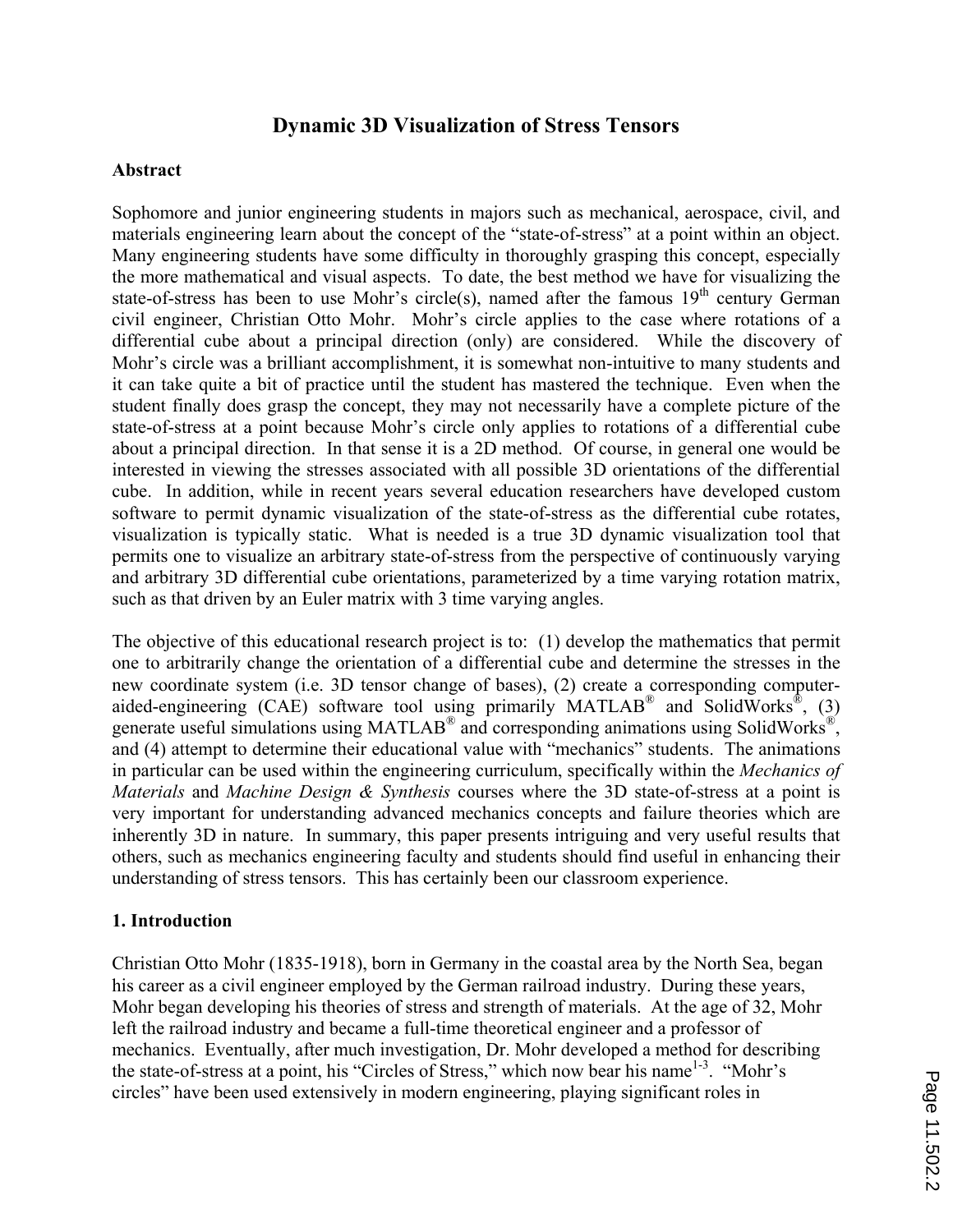mechanical, aerospace, civil, and materials engineering fields and commonly appear today in undergraduate mechanics textbooks, e.g. Beer, *et al.*<sup>4</sup> and Shigley, *et al.*<sup>5</sup>

Since Mohr's seminal work, over the years several researchers and educators have made strides to extend it, either for purposes of visualizing entire 2D or 3D fields (such as for stress) or for further enhancing the understanding of the state-of-stress at a single point through visualization. Regarding fields, Jermic, et al.<sup>6</sup> present three different approaches to visualizing tensors (such as for stress) in 3D space (hedgehogs, hyperstations, and hyperstream surfaces), primarily for use in geomechanics applications. In another geomechanics application pertaining to oil wells, Zhou, et al.<sup>7</sup> developed an efficient method to visualize symmetric second order tensors along 3D curves. Volume deformation forms the basis of another 3D field visualization technique, as presented in Zheng and Pang<sup>8</sup>. Visualization of the 2D state-of-stress at a point has been studied by several researchers. Almusallam and El-Din Taher<sup>9</sup> present a brief history of the evolution of Mohr's work in the  $20<sup>th</sup>$  century in addition to extending the original technique to provide access to the shearing stress components. Ressler<sup>10</sup> developed an educational based animation program for use in understanding Mohr's circle referred to as the *Visual Stress Transformer*. Taking it a step further, Moller and Mokaddem<sup>11,12</sup> have developed a "learning tool in the form of a system that gives real-time display of the stress state and its corresponding Mohr's circle at a point in a structure that the student manually loads."

The research objectives are to:

- 1. Develop the applied mathematics used to transform the state-of-stress at a point in a truly 3D sense (i.e. tensor change of bases).
- 2. Using modern software (i.e. MATLAB<sup>®</sup> and SolidWorks<sup>®</sup> specifically), develop a computeraided-engineering (CAE) tool, and 3D graphical visualization that facilitates the 3D visual transformation of the state-of-stress at a point.
- 3. Using the above CAE tool, develop several specific animations (and an associated DVD) corresponding to the 3D state-of-stress at a point whereby the differential cube "tumbles" in a 3D sense.
- 4. Test the reaction of undergraduate mechanical engineering students first exposed to Mohr's circle(s) to several of these animations to attempt to determine their educational value.

The paper first presents the applied mathematics associated with the 3D transformation of the state-of-stress at a point. This is followed by the development of a CAE model using primarily MATLAB<sup>®</sup> and SolidWorks<sup>®</sup>, simulation and animation studies, student feedback, and conclusions.

## **2. 3D Transformation of the State-of-Stress at a Point**

To begin, we note that the state-of-stress at a 3D point can be represented as a symmetric rank 2 tensor  $\sigma$  with 2 directions and 1 magnitude and is given by<sup>4,13</sup>:

$$
\underline{\underline{\sigma}} = \sigma_{xx}\underline{\boldsymbol{i}}\underline{\boldsymbol{i}} + \sigma_{xy}\underline{\boldsymbol{i}}\underline{\boldsymbol{j}} + \sigma_{xz}\underline{\boldsymbol{i}}\underline{\boldsymbol{k}} + \sigma_{yx}\underline{\boldsymbol{j}}\underline{\boldsymbol{i}} + \sigma_{yy}\underline{\boldsymbol{j}}\underline{\boldsymbol{j}} + \sigma_{yz}\underline{\boldsymbol{j}}\underline{\boldsymbol{k}} + \sigma_{zx}\underline{\boldsymbol{k}}\underline{\boldsymbol{i}} + \sigma_{zy}\underline{\boldsymbol{k}}\underline{\boldsymbol{j}} + \sigma_{zz}\underline{\boldsymbol{k}}\underline{\boldsymbol{k}} \tag{1}
$$

where a standard stationary *xyz* coordinate frame with associated unit vectors  $\vec{i}$ ,  $\vec{j}$ , and  $\vec{k}$  are

utilized.  $\sigma_{xx} (\equiv \sigma_x)$ ,  $\sigma_{xy} (\equiv \tau_{xy} = \sigma_{yx})$ ,  $\sigma_{xz} (\equiv \tau_{xz} = \sigma_{zx})$ ,  $\sigma_{yy} (\equiv \sigma_y)$ ,  $\sigma_{yz} (\equiv \tau_{yz} = \sigma_{zy})$ , and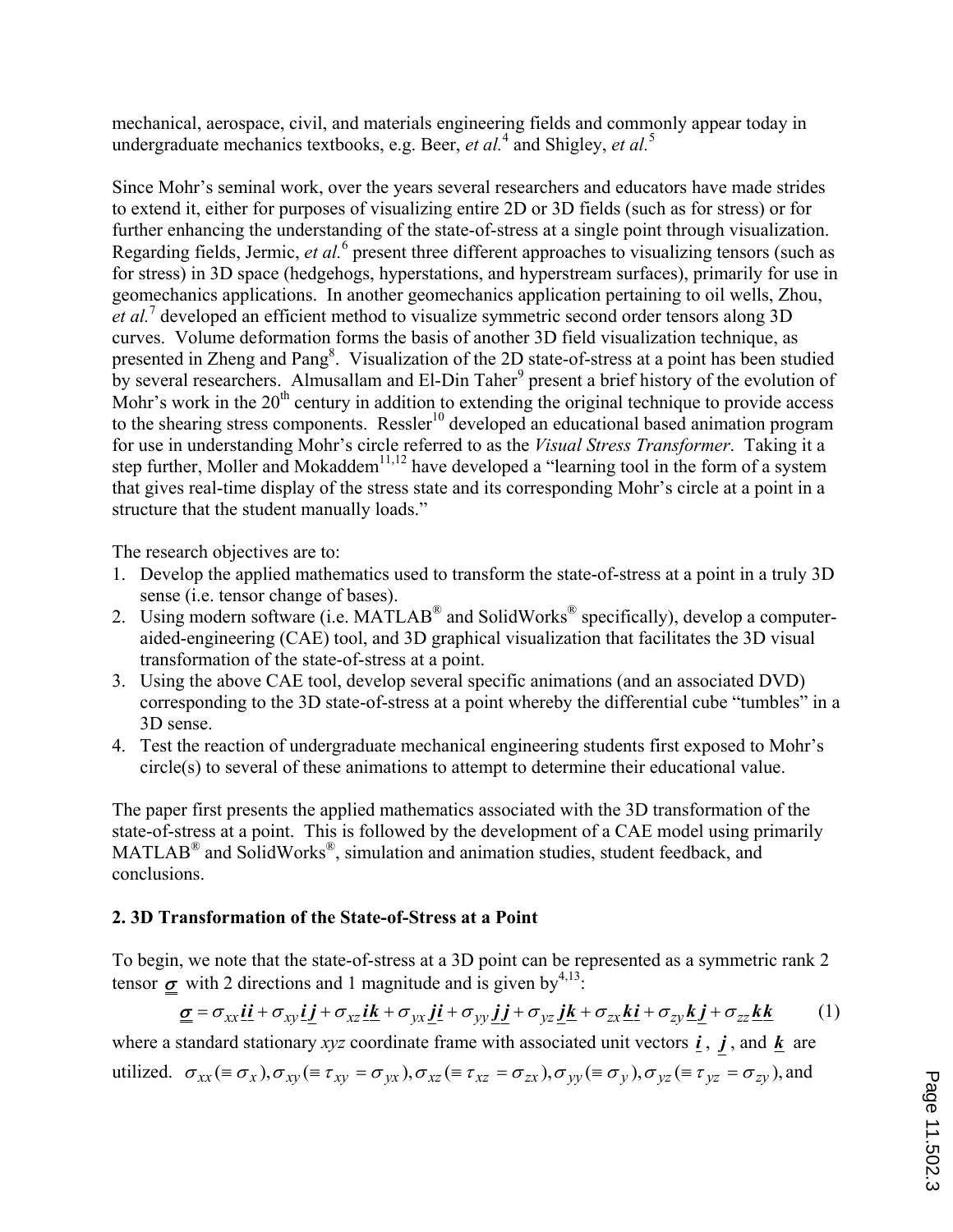$\sigma_{zz}$  ( $\equiv \sigma_z$ ) represent the 6 scalar stress components. Fig. 1 provides example visual interpretations of several stress components; others follow similarly.



**Fig. 1** *Differential cube centered about point of interest with several stress components depicted. For example,*  $\sigma_{xz}$  *ik is to be interpreted as a stress on the* + *i face, in the*  $+ \underline{k}$  *direction, with magnitude*  $\sigma_{xz}$ .

Next, we would like to be able to change the coordinate system used in an arbitrary manner and represent the state-of-stress in the new coordinate frame. To facilitate this, a  $3 \times 3$  Euler rotation matrix (*R*) commonly used in robotics with 3 sequential angular inputs  $\phi(t)$ ,  $\theta(t)$ , and  $\psi(t)$  is utilized and given by $14$ :

$$
R = [R_{ij}] = \begin{bmatrix} \cos\phi\cos\theta\cos\psi - \sin\phi\sin\psi & -\cos\phi\cos\theta\sin\psi - \sin\phi\cos\psi & \cos\phi\sin\theta \\ \sin\phi\cos\theta\cos\psi + \cos\phi\sin\psi & -\sin\phi\cos\theta\sin\psi + \cos\phi\cos\psi & \sin\phi\sin\theta \\ -\sin\theta\cos\psi & \sin\theta\sin\psi & \cos\theta \end{bmatrix}
$$
 (2)

which can be applied to transforming geometric data in the *xyz* coordinate frame into the moving x'y'z' coordinate frame as:  $[x \ y \ z]^T = R[x' \ y' \ z']^T$ , or  $[x' \ y' \ z']^T = R^T[x \ y \ z]^T$ . The stress tensor  $\sigma'$  in the new coordinate frame is given by:

$$
\underline{\underline{\sigma}}' = \sigma_{x'x'} \underline{i'} \underline{i'} + \sigma_{x'y'} \underline{i'} \underline{j'} + \sigma_{x'z'} \underline{i'} \underline{k'} + \sigma_{y'x'} \underline{j'} \underline{i'} + \sigma_{y'y'} \underline{j'} \underline{j'} + \sigma_{y'z'} \underline{j'} \underline{k'} +
$$
  

$$
\sigma_{z'x'} \underline{k'} \underline{i'} + \sigma_{z'y'} \underline{k'} \underline{j'} + \sigma_{z'z'} \underline{k'} \underline{k'}
$$
 (3)

Recognizing the relationship between unit vectors in the  $x'y'z'$  frame and the  $xyz$  frame yields:

$$
\underline{\mathbf{i}} = R_{11}\underline{\mathbf{i}} + R_{21}\underline{\mathbf{j}} + R_{31}\underline{\mathbf{k}}; \quad \underline{\mathbf{j}} = R_{12}\underline{\mathbf{i}} + R_{22}\underline{\mathbf{j}} + R_{32}\underline{\mathbf{k}}; \quad \underline{\mathbf{k}} = R_{13}\underline{\mathbf{i}} + R_{23}\underline{\mathbf{j}} + R_{33}\underline{\mathbf{k}} \tag{4}
$$
\nFinally, substitution of Eqn. (4) into Eqn. (3), setting  $\underline{\underline{\sigma}} = \underline{\underline{\sigma}}'$ , and performing the necessary tensor algebra (e.g. expanding  $\underline{\mathbf{i}}' \underline{\mathbf{i}}' = (R_{11}\underline{\mathbf{i}} + R_{21}\underline{\mathbf{j}} + R_{31}\underline{\mathbf{k}})(R_{11}\underline{\mathbf{i}} + R_{21}\underline{\mathbf{j}} + R_{31}\underline{\mathbf{k}})$ , etc.) yields a relationship between the 6 components of stress in the *xyz* coordinate frame and the 6

components of stress in the  $x' y' z'$  frame:

$$
[\sigma_{xx} \quad \sigma_{yy} \quad \sigma_{zz} \quad \sigma_{xy} \quad \sigma_{xz} \quad \sigma_{yz}]^{T} = T[\sigma_{x'x'} \quad \sigma_{y'y'} \quad \sigma_{z'z'} \quad \sigma_{x'y'} \quad \sigma_{x'z'} \quad \sigma_{y'z'}]^{T} \tag{5}
$$
  
where  $T \equiv T_{6\times6}(\phi, \theta, \psi)$ , the stress transformation matrix is given by: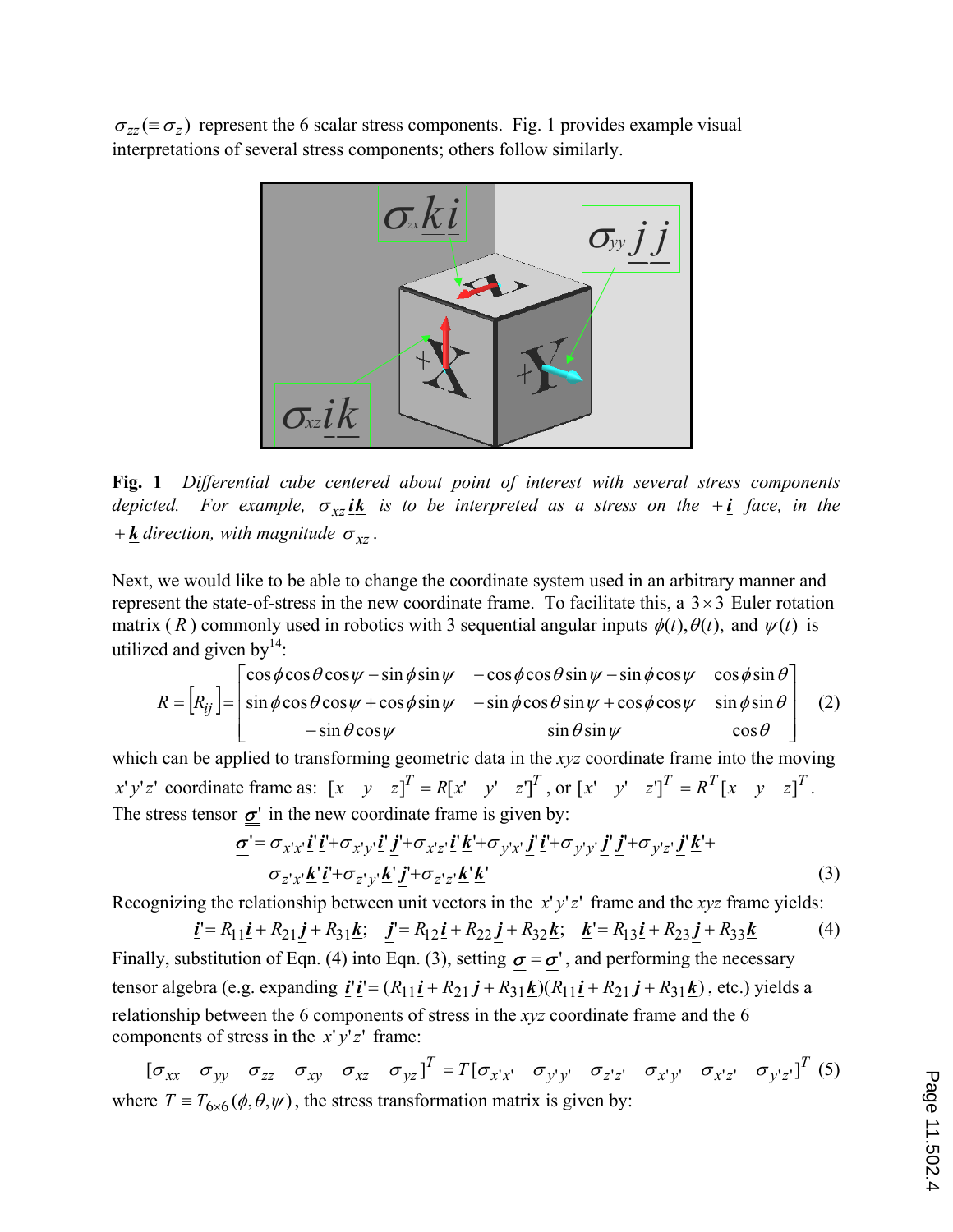$$
T = \begin{bmatrix} R_{11}^2 & R_{12}^2 & R_{13}^2 & 2R_{11}R_{12} & 2R_{11}R_{13} & 2R_{12}R_{13} \\ R_{21}^2 & R_{22}^2 & R_{23}^2 & 2R_{21}R_{22} & 2R_{21}R_{23} & 2R_{22}R_{23} \\ R_{31}^2 & R_{32}^2 & R_{33}^2 & 2R_{31}R_{32} & 2R_{31}R_{33} & 2R_{32}R_{33} \\ R_{11}R_{21} & R_{12}R_{22} & R_{13}R_{23} & \begin{pmatrix} R_{11}R_{22} + \\ R_{12}R_{21} \end{pmatrix} & \begin{pmatrix} R_{11}R_{23} + \\ R_{13}R_{21} \end{pmatrix} & \begin{pmatrix} R_{12}R_{23} + \\ R_{13}R_{22} \end{pmatrix} \\ R_{11}R_{31} & R_{12}R_{32} & R_{13}R_{33} & \begin{pmatrix} R_{11}R_{32} + \\ R_{12}R_{31} \end{pmatrix} & \begin{pmatrix} R_{11}R_{33} + \\ R_{13}R_{31} \end{pmatrix} & \begin{pmatrix} R_{12}R_{33} + \\ R_{13}R_{32} \end{pmatrix} \\ R_{21}R_{31} & R_{22}R_{32} & R_{23}R_{33} & \begin{pmatrix} R_{21}R_{32} + \\ R_{21}R_{32} + \\ R_{22}R_{31} \end{pmatrix} & \begin{pmatrix} R_{21}R_{33} + \\ R_{23}R_{31} \end{pmatrix} & \begin{pmatrix} R_{22}R_{33} + \\ R_{23}R_{32} \end{pmatrix} \\ R_{23}R_{32} \end{bmatrix}
$$

Through inversion of *T* (or other more efficient means) the stress components in the  $x' y' z'$  can be determined. With time varying Euler angle inputs  $\phi(t)$ ,  $\theta(t)$ , and  $\psi(t)$ , time varying stress data can be generated. The above result (i.e. Eqns. (5) and (6)) also applies to other rank 2 tensors such as for strain, inertia, and curvature.

#### **3. Computer-Aided-Engineering (CAE) Tool**

Given the ability to transform the state-of-stress at a point in a time-varying cube orientation sense, this can form the basis for animations that depict a cube whose orientation is changing with the proper stress components being displayed. Software tools utilized are MATLAB<sup>®15</sup>, Excel<sup>®16</sup>, and SolidWorks<sup>®17-19</sup> and the details are described in Hacker<sup>20,21</sup>. MATLAB<sup>®</sup> was used to create arrays of time-varying stress data, given a state-of-stress in the fixed, or *xyz* coordinate frame. A function file, "DiffCube" was created for this express purpose. Next, Excel<sup>®</sup> was used to further process and format the MATLAB<sup>®</sup> data for use with SolidWorks<sup>®</sup>. Specifically, "design tables," with time dependent configurations (typically numbering in the hundreds) were created that subsequently form the basis for animations within SolidWorks<sup>®</sup> using the "add-on" Animator®, in conjunction with a SolidWorks® assembly model of a differential cube with parametrically varying (within limits) stress arrow "parts."

#### **4. Simulation and Animation Studies**

Using the CAE tool discussed above, a variety of simulations and corresponding animations were generated for purposes of exercising the equations and the software (for validation purposes) and to create simulations and animations of educational value. Three major cases considered include the following:

- ' Rotation about a principal axis
- ' Rotation about a non-principal axis
- ' Arbitrary "tumbling" with no fixed axis of rotation

The DVD mentioned above<sup>21</sup> presents animations corresponding to all of these cases.

### Rotation About a Principal Axis

This is the standard case that a number of researchers and educators (as mentioned above) have developed and studied already, including Mohr himself, over one-hundred years ago. We also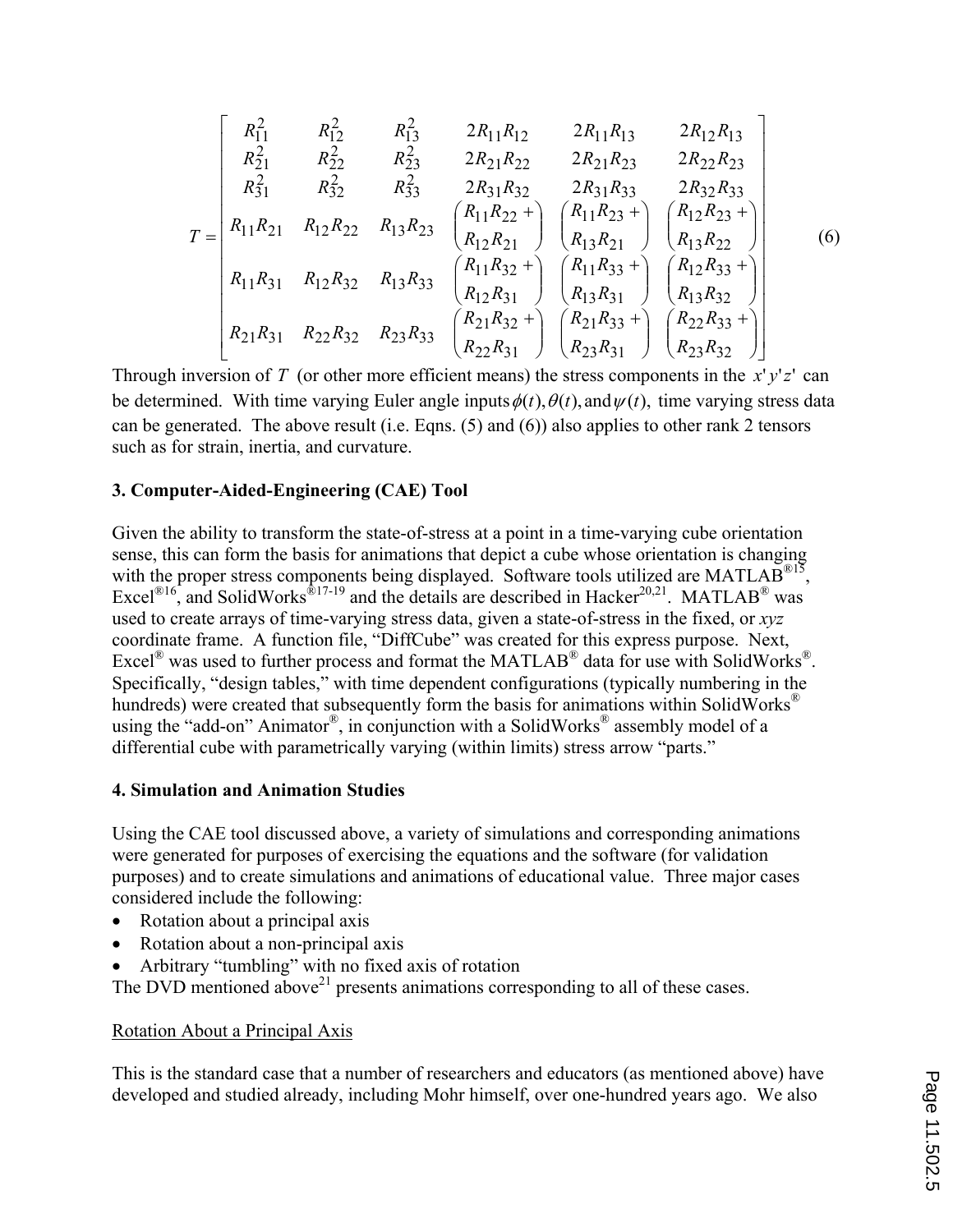performed simulation and animation studies for this case for verification. This effort was successful and included verifying that the Von Mises stress is invariant with respect to orientation changes of the differential cube<sup>1</sup>. However, due to space limitations and the desire to focus on more interesting general cases, no results will be presented.

## Rotation About a Non-Principal Axis

Recall that rotation of the differential cube about a principal axis corresponds to a circular arc on a " $\tau - \sigma$ " plot (i.e. shearing stress vs. normal stress), i.e. Mohr's circle. Suppose however, that the axis of rotation is not about a principal axis, what happens then? Excluding non-degenerative cases such as when 2 or more principal stresses are equal, the locus of points on a  $\tau - \sigma$  plot will lie within the "tri-circular" region, i.e. between the 3 Mohr's circles whose associated principal stresses are determined by the eigenvalues of the matrix components of  $\sigma$ . Fig. 2 presents simulation and partial animation results for such a case. Observe that the  $\tau(t) - \sigma(t)$  trajectories for all +cube face normal directions (i.e.  $+x(t)$ ,+y(*t*), and +z(*t*)<sup>2</sup>) lie within the tri-circular region as alluded to above and fairly irregular continuous curves result. Note: since orientation changes do not occur about a principal axis, the notion of an algebraic sign associated with the shearing stress vector on the normal face  $(\tau)$  does not have applicability. In view of this we have simply elected to plot  $\pm \|\tau\|_2$  vs.  $\sigma$  so that the plots appear symmetric about the  $\sigma$  axis. Mase and Mase<sup>22</sup> present similar numerical results in that the coordinates of a single point within the tri-circular region (with  $\tau \ge 0$ ) are determined. The 7-shot sequence of cube orientations with stresses shown (blue – normal stresses, red – shearing stresses) illustrates how the stresses change over time as the differential cube's orientation changes. Lastly, to be able to generate the proper Euler angle time trajectories a special utility was created within SolidWorks<sup>®</sup> for this purpose – see Hacker<sup>21</sup> for details.

## Arbitrary "Tumbling" with no Fixed Axis of Rotation

To more fully exercise the machinery developed, we consider the totally arbitrary case where the differential cube's orientation changes in a fairly arbitrary manner. Fig. 3 depicts an example of such a scenario. In particular, notice how the tri-circular regions are fairly well covered by the  $x(t)$ ,  $y(t)$ , and  $z(t)$  axis  $\pm \|\tau\|_2(t) - \sigma(t)$  trajectories, certainly a qualitative check on the correctness of the results. Similarly to the previous simulation and animation run discussed above, the 7-shot sequence of cube orientations illustrates how the stresses change as the cube orientation changes.

The above simulation and animation runs are of an academic nature. What about incorporating an entertainment component? The current "video-game generation" of engineering students just might appreciate something along the lines of a "Mohr's video-game." Fig. 4 depicts a

 $\overline{a}$ 

by  $\sigma' = [(\sigma_x - \sigma_y)^2 + (\sigma_x - \sigma_z)^2 + (\sigma_y - \sigma_z)^2 + 6(\tau_{xy}^2 + \tau_{xz}^2 + \tau_{yz}^2)]^{1/2}/\sqrt{2}$ .

<sup>&</sup>lt;sup>1</sup> Recall that the Von Mises stress  $\sigma'$  is given

<sup>&</sup>lt;sup>2</sup> Note: to simplify the notation and minimize the labeling area, the instantaneous  $x'y'z'$  axes will be labeled  $x(t)$ ,  $y(t)$ , and  $z(t)$ , or simply  $+X$ ,  $+Y$ , and  $+Z$ .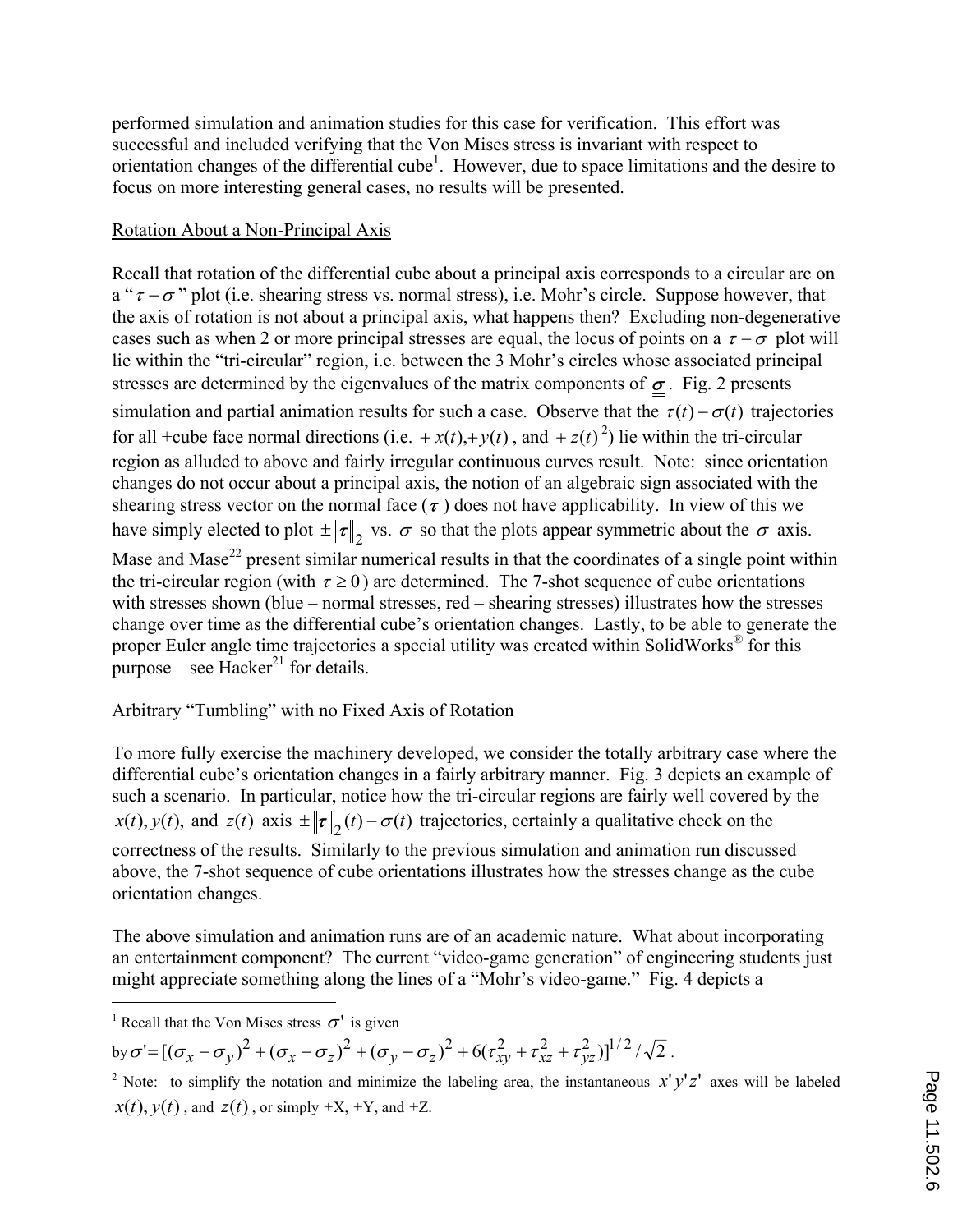SolidWorks<sup>®</sup> model of a differential cube with stresses shown on the outer faces of the differential cube with a medieval motif. If desired, the above "academic animations" can also be played in this venue as well.

## **5. Student Feedback**

This past fall semester (2005) students in the *Machine Design and Synthesis* (ENGR 320) course were exposed to the Stress Visualization DVD after covering Mohr's 3 circles in detail<sup>23,24</sup>. The students viewed the pre-programmed animations on the DVD in their entirety (for about 20 minutes) and the following basic question was posed as part of the written end-of-course evaluation: "Did the Stress Visualization DVD played in class enhance your understanding of the concept of the state-of-stress at a point?" Of the 20 students that responded, 19 responded favorably and 1 did not. A typical favorable comment was "I liked how it showed the gradual change of the stresses." The one student who did not respond favorably noted: "No, I have fairly good visualization skills. It backed up what I already understood." In summary, students generally indicated that the DVD enhanced their understanding of the concept of the state-ofstress at a point and the lead author will continue to use this DVD as a teaching aid when teaching this course.

## **6. Conclusions**

A CAE-based simulation / animation tool has been developed for permitting the dynamic 3D visualization of the state-of-stress at a point using an arbitrary time varying coordinate frame attached to the differential cube. It was made possible through a change of tensor bases, numerically computing software (i.e. MATLAB<sup>®</sup>), data processing software (i.e. Excel<sup>®</sup>), and 3D visualization software (i.e. SolidWorks® ). Several interesting simulation / visualization runs were made and presented, one corresponding to rotation of the differential cube about a nonprincipal axis, and another corresponding to an arbitrary tumbling of the cube. A DVD of a collection of numerous animations was created and used effectively as a teaching aid when teaching junior mechanical engineering students in a course emphasizing mechanics concepts. In summary, engineering students in majors such as mechanical, aerospace, civil, and materials engineering and mechanics faculty should find this work useful.

## **Acknowledgements**

The authors acknowledge support of this work from the Center for Applied Mathematics (CAM) at the University of St. Thomas and input from the *Machine Design and Synthesis* (ENGR 320) students during fall semester 2005.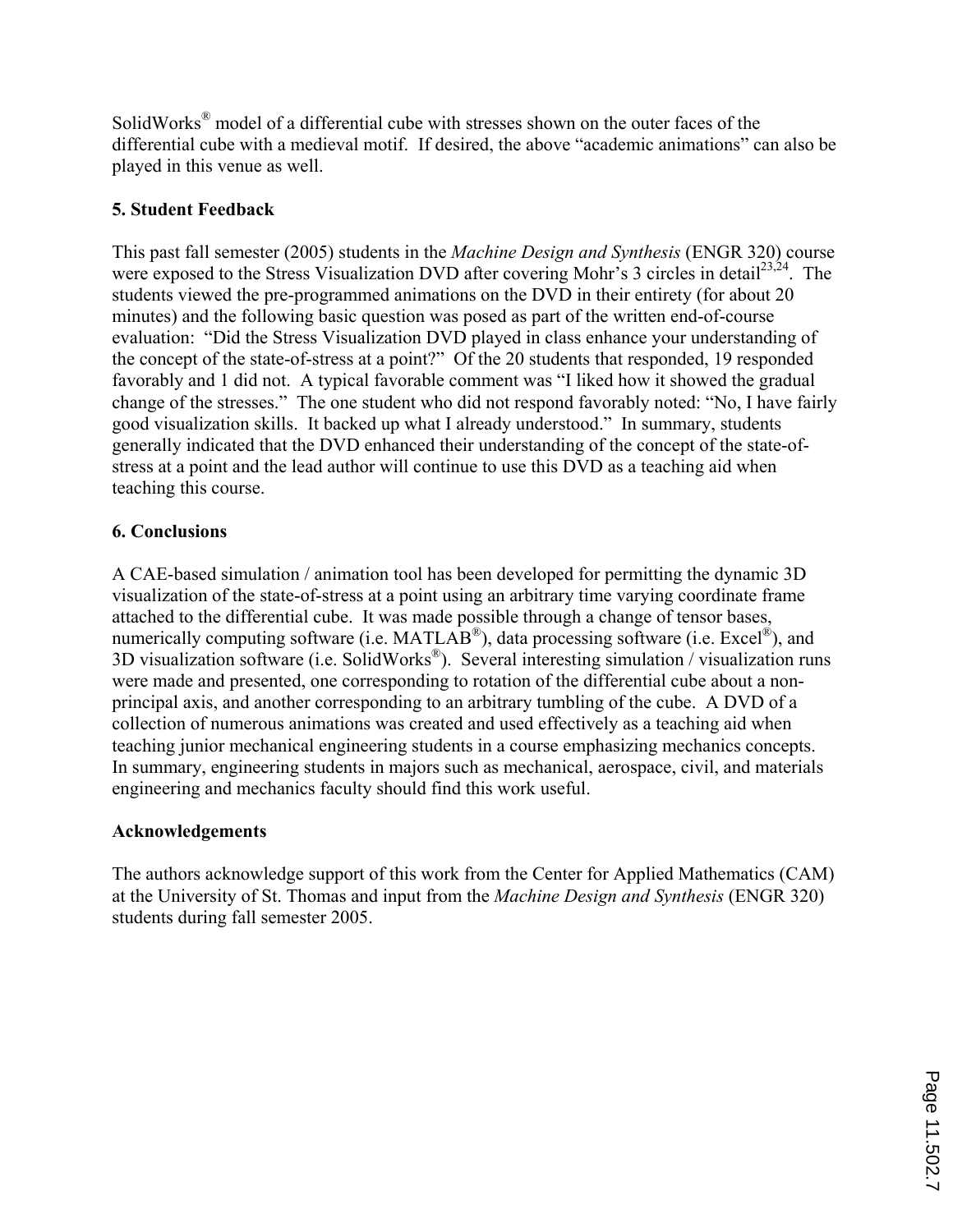

Mohr's Circle Diagram: X face = Blue, Y face = Red, Z face = Green

**Fig. 2** *Simulation and partial animation run for the case of rotation of the differential cube about a non-principal axis (Von Mises stress*  $\sigma' = 8.5$ ).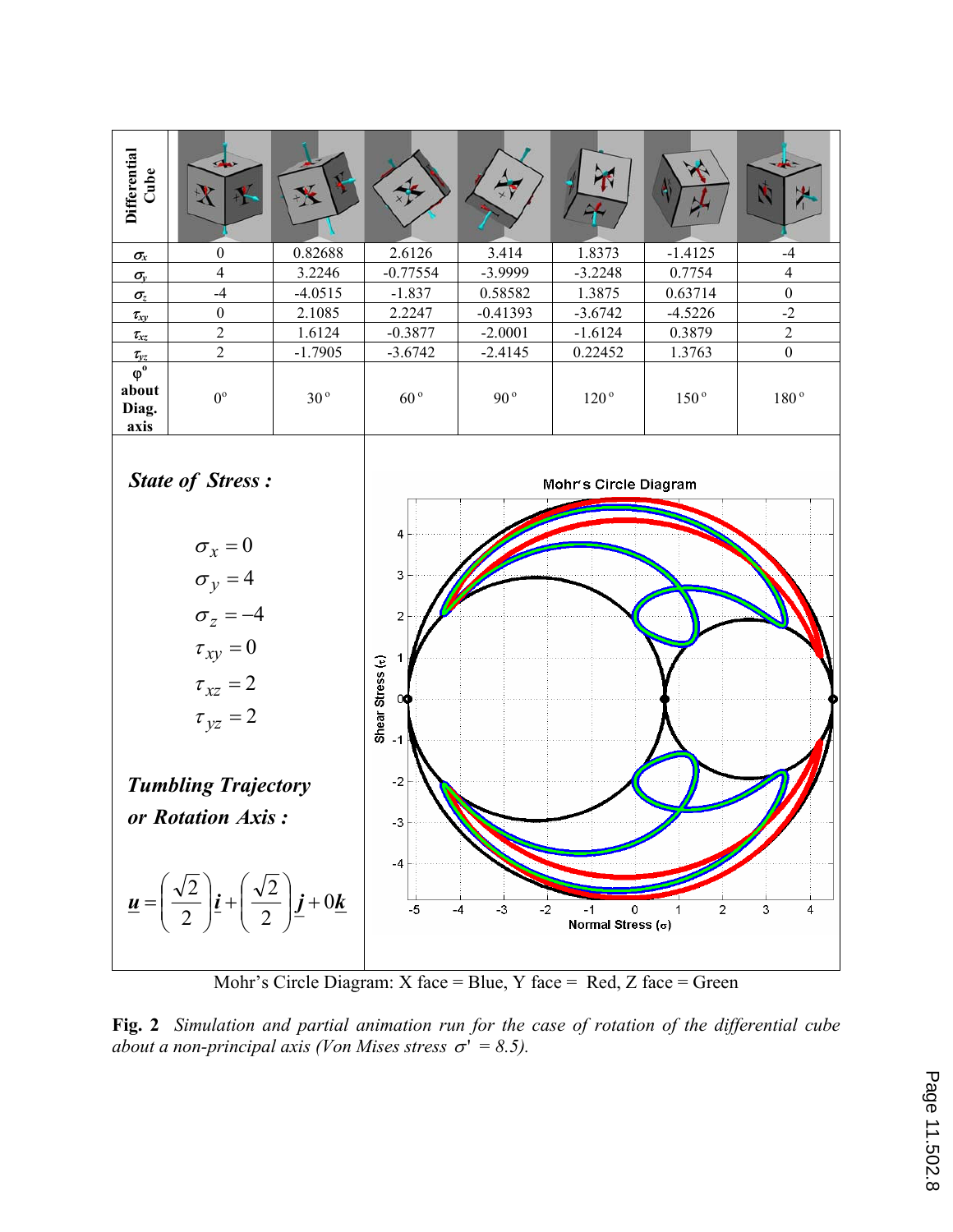

Mohr's Circle Diagram: X face = Blue, Y face = Red, Z face = Green

**Fig. 3** *Simulation and partial animation run for the case of arbitrarily tumbling of the*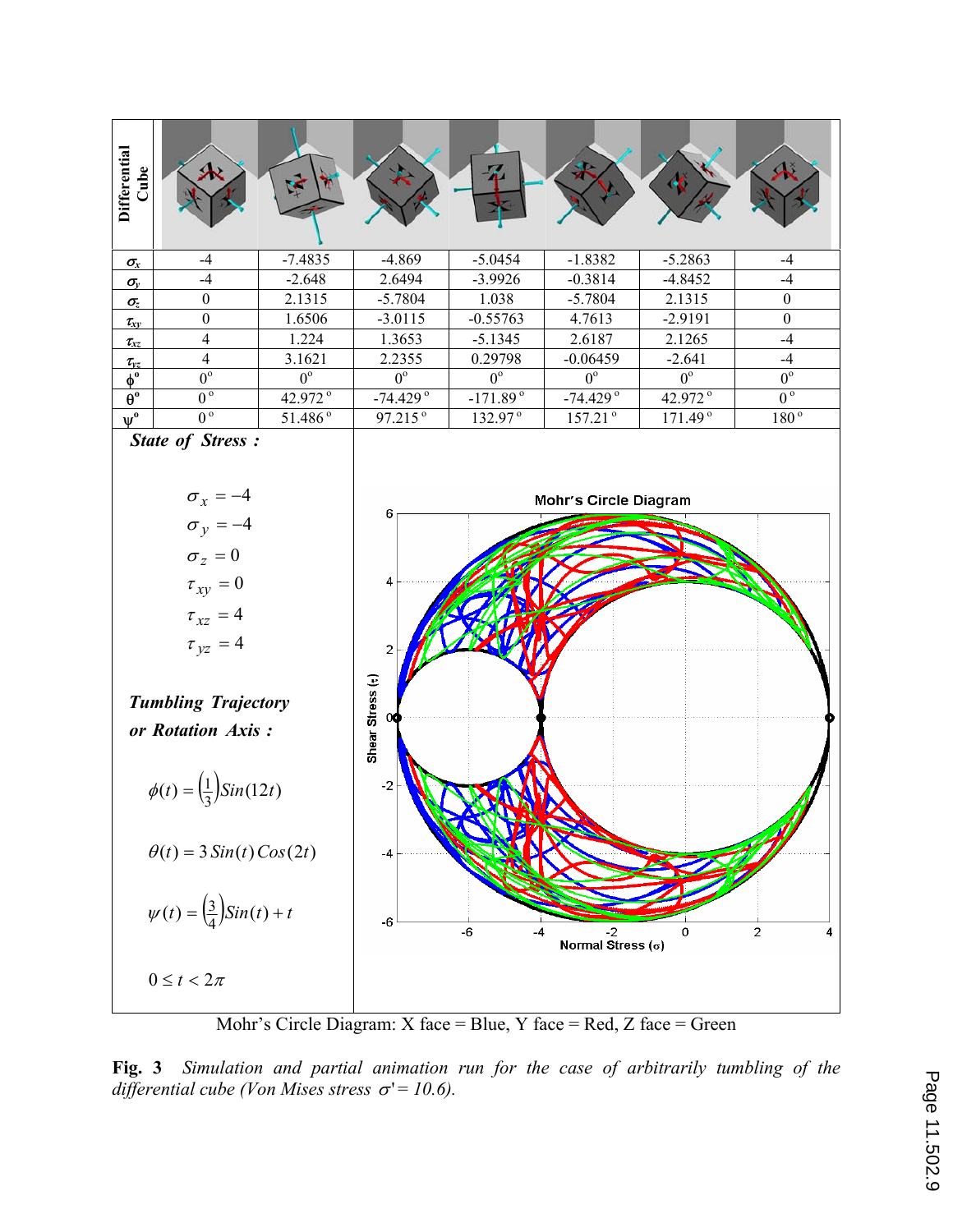

**Fig. 4** *Differential cube and the state-of-stress at a point depicted in a medieval motif.*

#### **Bibliography**

- [1] Timoshenko, S. P., **History of Strength of Materials**, McGraw-Hill, 1953.
- [2] Mohr, C. O., "uber die Darstellung des Spannungszustandes und des Deformation szustandes eines Korperelementes," **Zivilingenieur**, 1882.
- [3] Mohr, C. O., **Abhandlungen aus dem Gebiete der technischen Mechanik**, Wilhelm Ernst and Son, Berlin, 1906.
- [4] Beer, F. P., E. R. Johnston, and J. T. DeWolf, **Mechanics of Materials**, 4th Edition, McGraw-Hill, New York, 2006.
- [5] Shigley, J. E., C. R. Mischke, and R. G. Budynas, **Mechanical Engineering Design**, 7th Edition, McGraw-Hill, New York, 2004.
- [6] Jeremic, B., G. Scheuermann, J. Frey, Z. Yang, B. Hamann, K. Joy, and H. Hagen, "Tensor visualizations in computational geomechanics," **International Journal for Numerical and Analytical Methods in Geomechanics**, 2002; 26: 925-944.
- [7] Zhou, Y. Q.-L. Li, and S.-D. Ma, "Visualization of Geostress Tensor Along Oil Well Trajectory," *Proceedings of Computer Graphics International 2001*, 3-6 July 2001, Hong Kong.